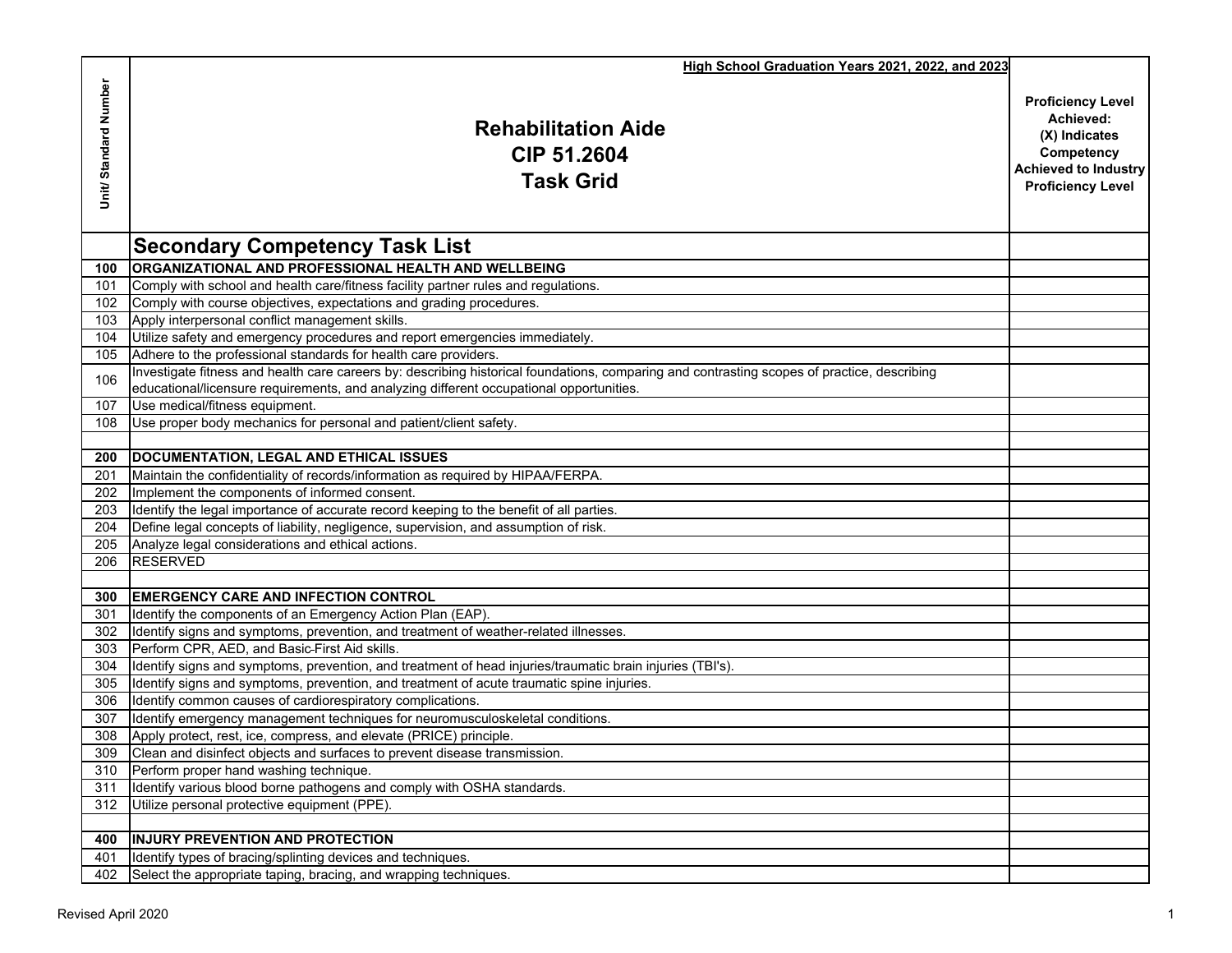|                      | High School Graduation Years 2021, 2022, and 2023                                                                                                |                                                                                                                                 |
|----------------------|--------------------------------------------------------------------------------------------------------------------------------------------------|---------------------------------------------------------------------------------------------------------------------------------|
| Unit/Standard Number | <b>Rehabilitation Aide</b><br><b>CIP 51.2604</b><br><b>Task Grid</b>                                                                             | <b>Proficiency Level</b><br>Achieved:<br>(X) Indicates<br>Competency<br><b>Achieved to Industry</b><br><b>Proficiency Level</b> |
| 403                  | Utilize patient/client safety measures.                                                                                                          |                                                                                                                                 |
| 404                  | Adapt strategies for special populations.                                                                                                        |                                                                                                                                 |
|                      |                                                                                                                                                  |                                                                                                                                 |
| 500                  | TREATMENT, REHABILITATION, AND CLINICAL SKILLS                                                                                                   |                                                                                                                                 |
| 501                  | Compose HOPS (history/observation/palpation/special tests) and SOAP (subjective/objective/assessment/plan) notes.                                |                                                                                                                                 |
| 502                  | Measure and record height and weight.                                                                                                            |                                                                                                                                 |
| 503                  | Measure and record vital signs (VS).                                                                                                             |                                                                                                                                 |
| 504                  | Perform visual acuity test.                                                                                                                      |                                                                                                                                 |
| 505<br>506           | Measure and perform range of motion (ROM).<br>Perform manual muscle test (MMT).                                                                  |                                                                                                                                 |
| 507                  | Distinguish the phases of rehabilitation.                                                                                                        |                                                                                                                                 |
| 508                  | Identify signs and symptoms, prevention, and treatment of neuromusculoskeletal injuries.                                                         |                                                                                                                                 |
| 509                  | Identify therapeutic modalities and related safety procedures.                                                                                   |                                                                                                                                 |
| 510                  | Assist the patient/client with activities of daily living (ADL) and necessary assistive devices (AD).                                            |                                                                                                                                 |
| 511                  | Protect a patient's/client's privacy while treating him/her.                                                                                     |                                                                                                                                 |
|                      |                                                                                                                                                  |                                                                                                                                 |
| 600                  | <b>INUTRITION AND HYDRATION</b>                                                                                                                  |                                                                                                                                 |
| 601                  | Explain daily nutritional requirements, caloric intake needs, and calculate basal metabolic rate (BMR).                                          |                                                                                                                                 |
| 602                  | Evaluate food labels.                                                                                                                            |                                                                                                                                 |
| 603                  | Evaluate basic and sport nutrition needs, including hydration.                                                                                   |                                                                                                                                 |
|                      | 604 Identify signs and symptoms of dehydration.                                                                                                  |                                                                                                                                 |
| 605                  | Identify safe methods for weight loss and weight gain.                                                                                           |                                                                                                                                 |
| 606                  | <b>RESERVED</b>                                                                                                                                  |                                                                                                                                 |
| 607                  | Identify supplements and ergogenic aids.                                                                                                         |                                                                                                                                 |
| 700                  | <b>IEXERCISE SCIENCE AND PRESCRIPTION</b>                                                                                                        |                                                                                                                                 |
| 701                  | Simulate pre-exercise screening in determining physical activity participation.                                                                  |                                                                                                                                 |
| 702                  | Utilize health/fitness intake questionnaire.                                                                                                     |                                                                                                                                 |
| 703                  | Conduct baseline testing for body composition, cardiorespiratory, muscular strength, muscular endurance, and flexibility.                        |                                                                                                                                 |
| 704                  | Implement the components of exercise prescription and modification.                                                                              |                                                                                                                                 |
| 705                  | Select and demonstrate exercises to improve body composition, cardiorespiratory fitness, muscular strength, muscular endurance, and flexibility. |                                                                                                                                 |
| 706                  | Select and demonstrate exercises to improve agility, power, speed, balance, and proprioception.                                                  |                                                                                                                                 |
| 707                  | Create short-term and long-term goals utilizing the SMART (specific, measurable, attainable, realistic and time bound) principle.                |                                                                                                                                 |
| 708                  | Execute spotting techniques for resistance training exercise.                                                                                    |                                                                                                                                 |
|                      |                                                                                                                                                  |                                                                                                                                 |
| 800                  | HUMAN DEVELOPMENT AND MENTAL HEALTH                                                                                                              |                                                                                                                                 |
| 801                  | Identify the stages of human growth and development.                                                                                             |                                                                                                                                 |